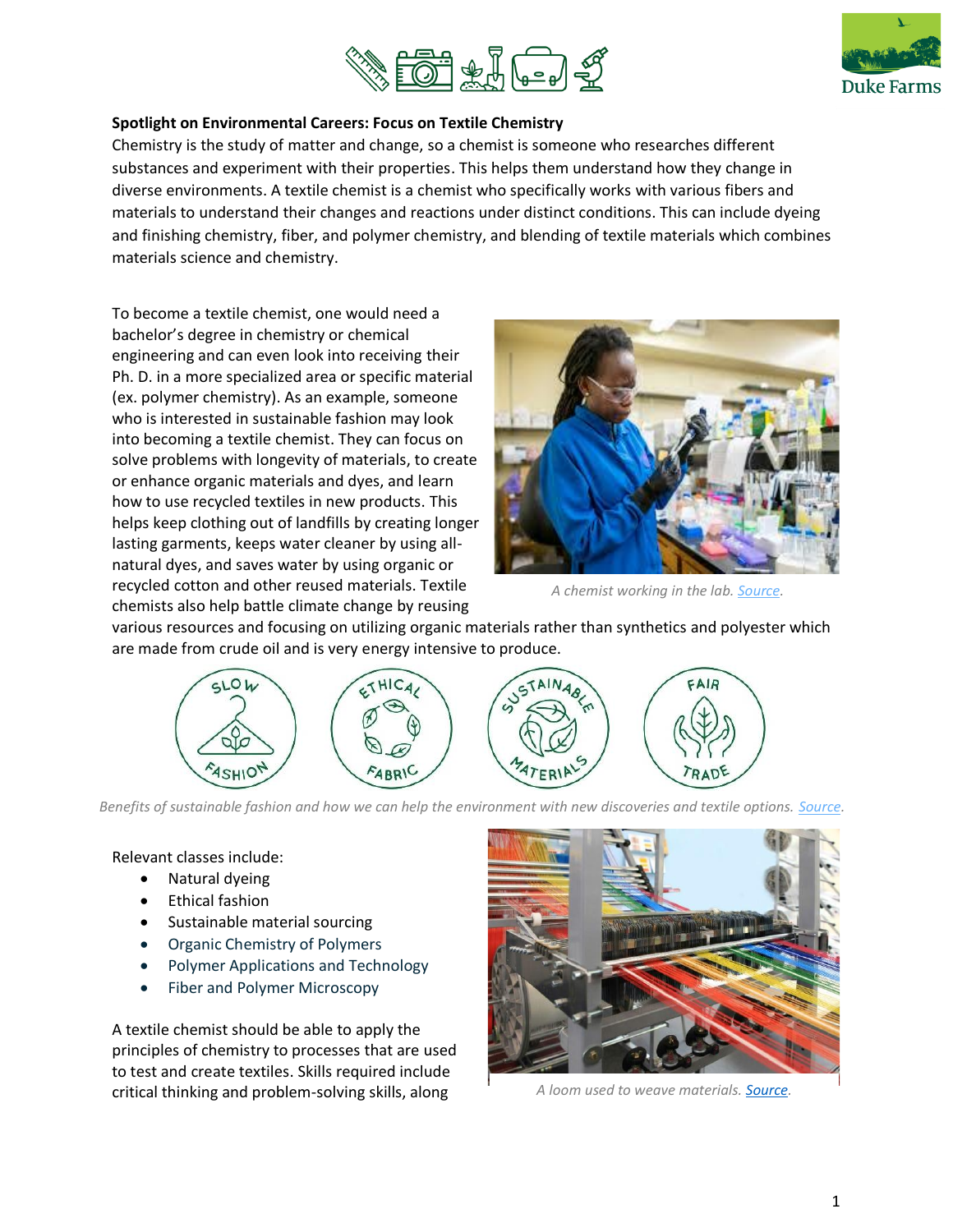



with analytical and organizational skills. Chemists are often working in the lab and preform a lot of trialand-error tests.

# **Activity: Dyeing Fabric with Plants**

Clothing companies frequently use synthetic dyes because they are less expensive than natural options. Unfortunately, these dyes can be dangerous to human health and the health of the environment. Synthetic dyes require a lot of water – from creating them to actually using them in the dyeing process. That water then becomes contaminated form the synthetic dyes and can make its way back into the environment, polluting out waterways or our soil.

You can try using natural materials to dye fabrics right at home! Some options include...

- Avocado pits
- Beet scraps
- Red cabbage
- Onion husks
- Lemon peel
- 1. To do this, it is best to start with white fabric, then place your textiles in warm water with a splash of mild soap and let soak for approximately 30 minutes.
- 2. Then, gather the plant materials you are choosing to dye with. The more plant materials you have the more concentrated your dye will be. If your household is small and you don't tend to have many scraps all at one time, they can be prepped and frozen until you are ready to use them. (If using; avocado pits will need to be cleaned and lemons will need to be peeled.)
- 3. Place plant materials in a pot of water with a tablespoon of table salt and bring to a boil. Then bring to a simmer and cover for about one hour.
- 4. Strain the dyed water *into another pot* (not down the drain because this is what we are using to dye our fabric). The solid materials can now be composted or tossed in the trash.
- 5. Place your fabric in the dyed water and simmer for one hour. Then soak off of the heat for another 24 hours.
- 6. Squeeze out the fabric and then rinse with cold water until water runs clear.
- 7. Line dry and enjoy!

### [Buzzfeed: How to Dye Fabric with Food Scraps](https://www.youtube.com/watch?v=fCKULKTt4p4)

Even the popular food chain Chipotle has been using natural dyes! Of course, they go through a *lot* of avocados... which means a *lot* of avocado pits! Check out their story [here.](https://www.cnn.com/2020/08/03/business/chipotle-avocado-clothes/index.html)

If you're interested in supporting sustainable fashion brands make sure to read the information on their website, such as their mission statement and reviews from current and former employees, as well as costumers. You can also search for more general information about a brand and explore their social media page to see what they are advertising to their followers. Look at the language they use carefully,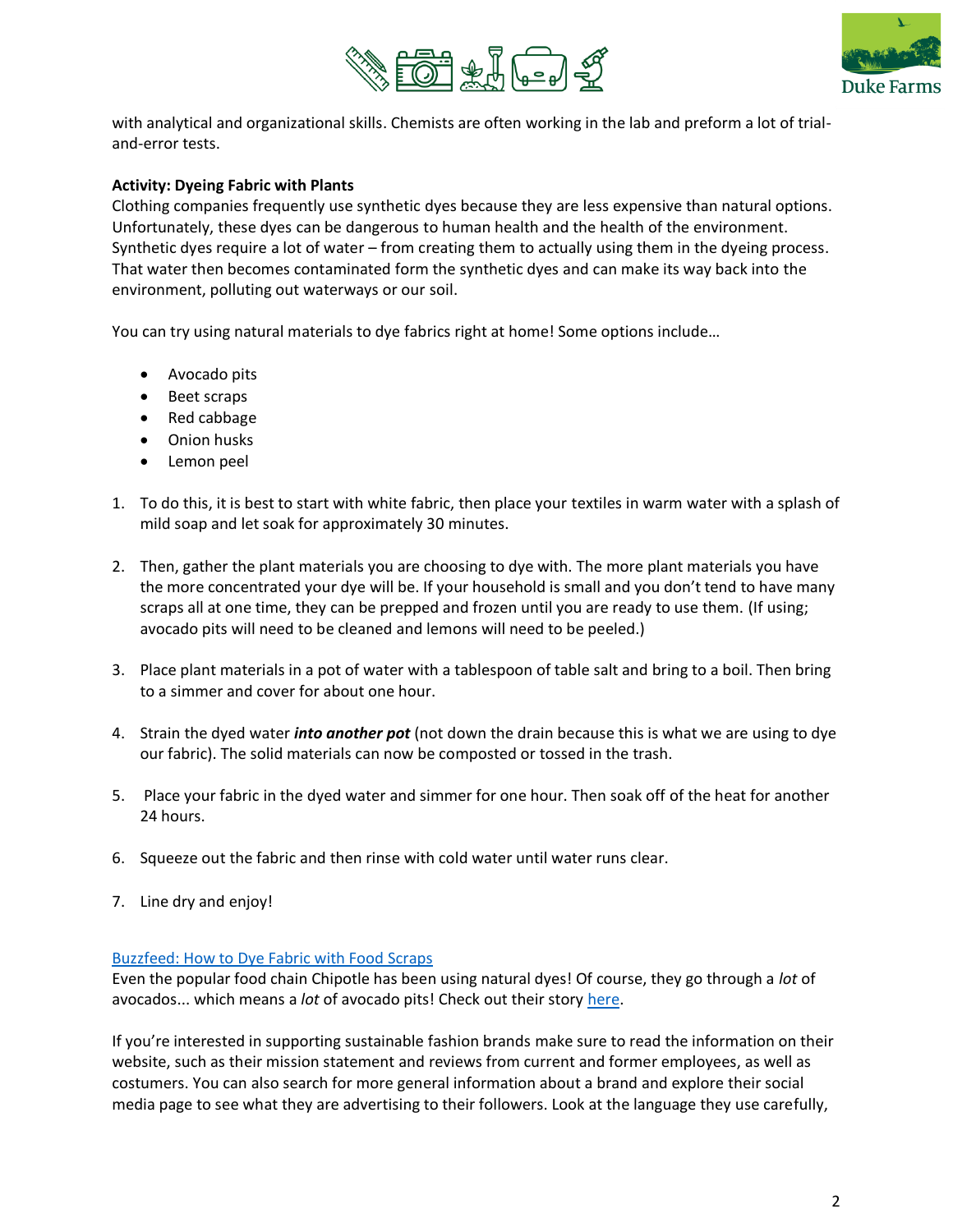



examine their wording and certifications that accompany their sustainable claims, these can include [Fair](https://www.fairtrade.net/)  [Trade certifications](https://www.fairtrade.net/) and [certified B Corporations.](https://bcorporation.net/)

### **University of Cambridge Synthetic Biology - Bacteria Dyed Textiles**

New methods for creating color on various fabrics has entered the textile industry. These involve deriving pigments that do not rely on chemical dyeing, but rather on dyes that are biologically produced using engineered bacteria. Using DNA that codes colors in animals and plants, bacteria are "tricked" into producing the same color. As another benefit, the process significantly decreases the amount of water needed to dye materials as well as decreases the energy necessary for the dyeing process. These measures are intended to be more environmentally friendly. To read more: [https://www.synbio.cam.ac.uk/news/cambridge-synbio-startup-colorifix-wins-rainbow-seed-fund-](https://www.synbio.cam.ac.uk/news/cambridge-synbio-startup-colorifix-wins-rainbow-seed-fund-201cbreaking-new-ground201d-award-at-bio-start-competition)[201cbreaking-new-ground201d-award-at-bio-start-competition](https://www.synbio.cam.ac.uk/news/cambridge-synbio-startup-colorifix-wins-rainbow-seed-fund-201cbreaking-new-ground201d-award-at-bio-start-competition)

#### **Other related careers include…**



*Environmental chemists* study how waste, pollution, and chemicals impact life on the planet including soil and water contamination. They search for ways to reduce and prevent negative effects from different types of pollution. [Photo source.](https://www.environmentalscience.org/career/environmental-chemist)



A *sustainable sourcing manager* focuses on developing and implementing sustainable sourcing tools and procedures that will push businesses forward without risking the health of the environment.





*Water chemists* study and test water and its impact on other elements. They also help add insight to designs, policies, and processes to help manage different areas. [Photo source.](https://chemistry.csuci.edu/career-pathways/environmental.htm)

All of these careers help us create a cleaner and more sustainable world.